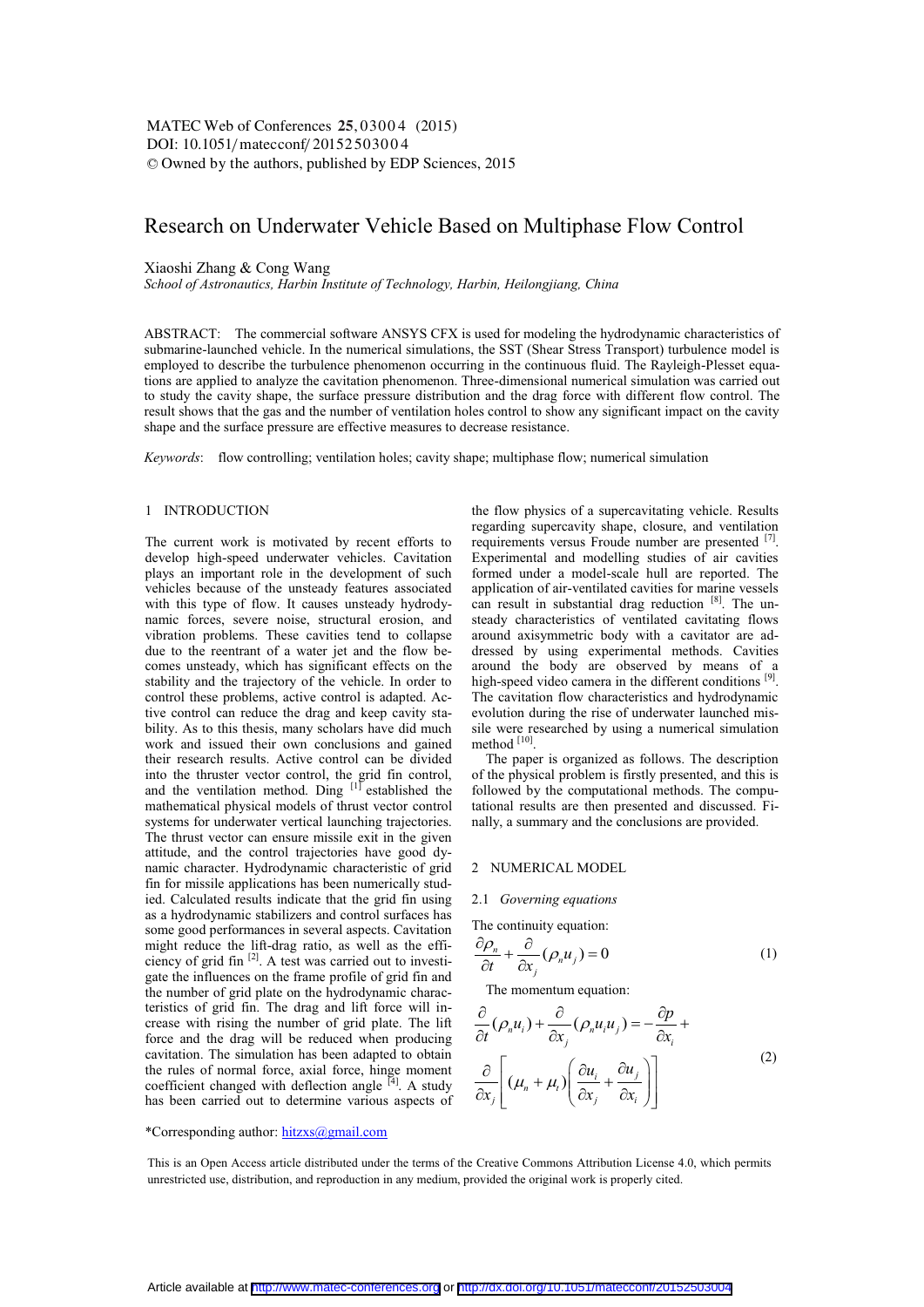Where  $u_i$  is the velocity; *i* and *j* denote the coordinate direction;  $\alpha_1, \alpha_2, \alpha_3$  are respectively liquid, gas and vapor; is the mixture  $\rho_n$  e density; is the mixture dynamic viscosity.

# 2.2 *Cavitation model*

The Shear Stress Transport (SST) turbulence model is used in this paper, which solves the transport problem of the turbulence shear force by adding the eddy viscosity limited equation to the Baseline k-ω turbulence model, and it can perform more accurate prediction for the flow separation problem under the condition of adverse pressure gradient. The baseline turbulence model is shown as follows:

$$
\frac{\partial}{\partial t}(\rho_n k) + \frac{\partial}{\partial x_j}(\rho_n u_j k) =
$$
\n
$$
\frac{\partial}{\partial x_j} \left[ \frac{\partial k}{\partial x_j} \left( \mu + \frac{\mu_t}{\sigma_{ks}} \right) \right] + G_k + G_b - \beta' \rho k \omega
$$
\n
$$
\frac{\partial (\rho_n \omega)}{\partial t} + \frac{\partial}{\partial x_j}(\rho_n u_j \omega) = \frac{\partial}{\partial x_j} \left[ \left( \mu + \frac{\mu_t}{\sigma_{\omega s}} \right) \frac{\partial \varepsilon}{\partial x_j} \right] +
$$
\n(4)

$$
\frac{\partial t}{\partial x_j} \frac{\partial x_j}{\partial x_j} + \frac{\partial x_j}{\partial x_j} \left[ \left( \frac{\partial x_j}{\partial x_j} \right) \frac{\partial x_j}{\partial x_j} \right] \tag{4}
$$
\n
$$
\alpha_3 \frac{\omega}{k} P_k + P_{\omega b} + 2(1 - Y_1) \rho \frac{1}{\sigma_{\omega 2} \omega} \frac{\partial k}{\partial x_j} \frac{\partial \omega}{\partial x_j} - \beta_3 \rho \omega
$$

The eddy viscosity limited equation is added to the SST turbulence model:

$$
V_t = \frac{b_1 k}{\max(b_1 \omega, \Omega Y_2)}
$$
 (5)

Where  $\mu_t$  is the turbulence viscosity;  $Y_1$  and  $Y_2$  is the mixture function;  $G_k$  is the turbulent kinetic energy generation formula caused by the viscosity force;  $G_b$  is the turbulent kinetic energy generation formula caused by  $\mu_n$  the buoyancy;  $\Omega$  is the invariant measure under the strain rate.

#### 2.3 *Cavitation model*

P A transport equation model including gas and vapor mass fraction equation was employed to simulate cavitation, the equation is expressed as follows:

$$
\frac{\partial}{\partial t}(\alpha_i \rho_i) + \nabla \cdot (\alpha_i \rho_i U_i) = \Psi_i + \Gamma_i
$$
\n(6)

The source terms and  $\Gamma_i$  respectively represent the vaporization and condensation.

The single bubble dynamics can be modeled through the simplified Rayleigh-Plesset equation, neglecting the second order term and the surface tension, as shown below:

$$
\frac{dR_g}{dt} = \pm \sqrt{\frac{2(p_c - p)}{3\rho}}\tag{7}
$$

Where  $R_g$  is the bubble radius;  $p_c$  is the vapor pressure: *p* is the flow surrounding.

The volume fraction is related to the bubble number density  $N_g$  and the bubble radius in the cavitation structure:

$$
\gamma_b = V_g N_g = \frac{4}{3} \pi R_g^3 N_g \tag{8}
$$

#### 3 GEOMETRY AND BOUNDARY CONDITIONS



Figure 1. Computational geometry model and boundary



Figure 2. Mesh of model

An O-type, structured computational grid has been utilized to simulate an underwater vehicle which is fixed in the middle of the domain vertically. The simulation is performed in three dimensions and for promoting the precision, the grid is more concentrated near the vehicle. The vehicle has diameter D and length L. The left and right boundaries are located at 5D from the center of the vehicle. The boundaries of upstream and the downstream are located at 2L and 5L. The schematic configuration of the computational domain is shown in Figure 1. The boundary condition is set on inlet, outlet and wall. The velocity is fixed at the domain inlet and the pressure opening is imposed at the outlet. The mass inlet boundary is defined at the ventilation holes. The no-slip wall conditions are set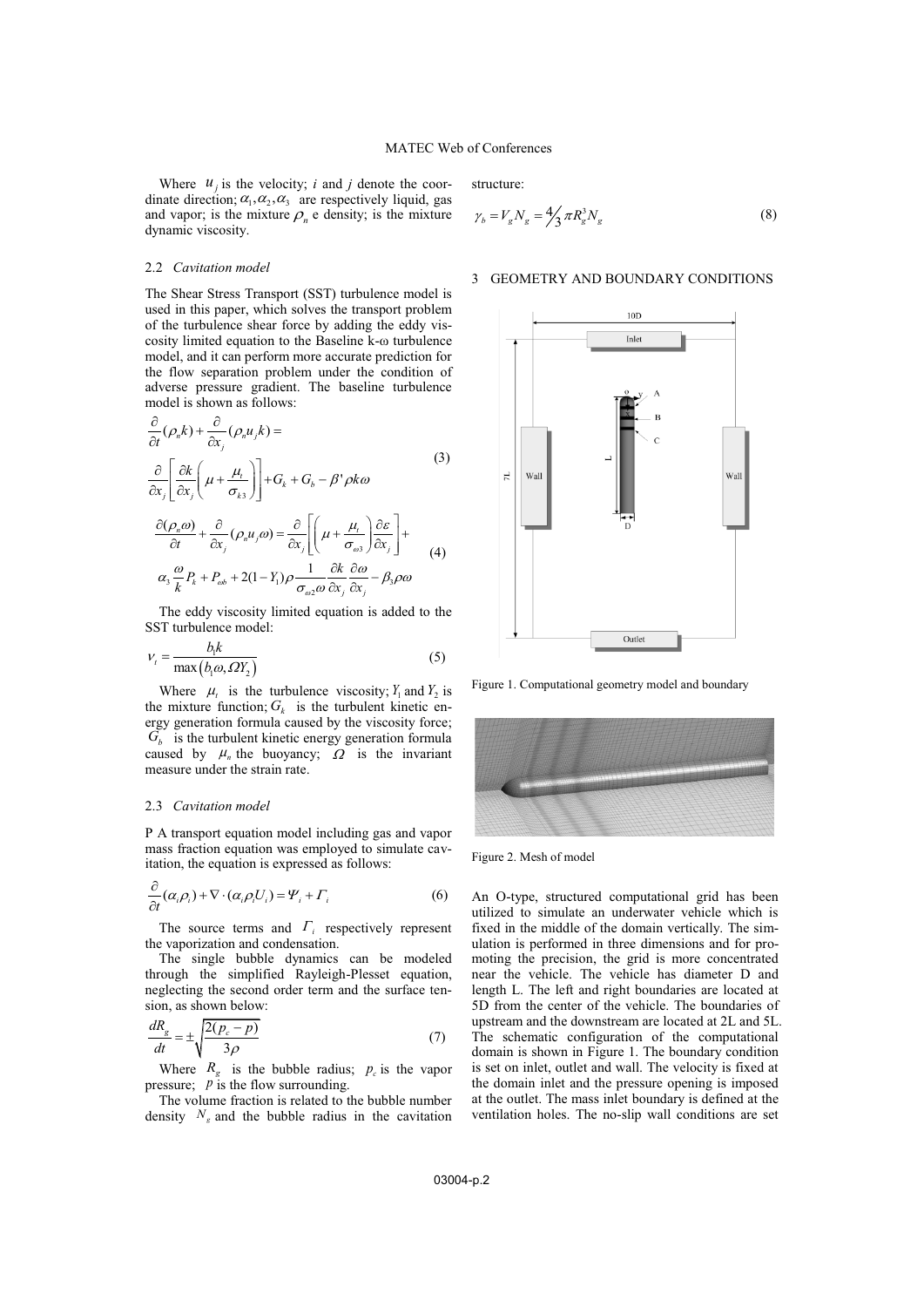for the lateral boundaries and the body. After a grid independency solution study, an 800000 mesh is used for all computations around the vehicle. Figure 2 shows the mesh structure in the computational domain. The ventilation holes are named A, B and C. The ventilation angle is shown in Figure 1.

## 4 NUMERICAL RESULTS

#### 4.1 *Verification by experiment*

By applying this method to Cavitation flow fields around axisymmetric revolution bodies, the validity and the feasibility of this method were verified.



Figure 3. Contour at liquid volume fraction  $\alpha$ 



Figure 4. Comparison of numerical results and experiment data

Volume fraction was introduced to distinguish water and vapor phases as shown in

Figure 3. As shown in 错误!未找到引用源。, the pressure distribution on the hemispherical head-form body surface for cavitation number 0.3 was compared with existing experimental data. The computed pressure distribution in the flows showed good agreement with the existing experimental data.

## 4.2 *Pressure distribution and surface pressure*

The numerical investigation is carried out with different number of ventilation holes. In the process of computation, the vehicle is perpendicular to the water and the vehicle head is the origin of coordinate system. The local pressure  $p_0$  of the origin is 3129Pa and  $p_0 + \rho gx$  in the direction of the positive axis x. The

value of vapor pressures and reference pressure is respectively 3510Pa and 101325Pa.

Table 1 shows the positions of different ventilation holes. Figure 5 shows cavity shapes at different numbers of ventilation holes. At the same ventilation velocity, cavity shapes and the tail cavity vary at different numbers of ventilation holes and third model forms the closure tail cavity.

| ventilation hole     |         | ΑB      | ABC     |
|----------------------|---------|---------|---------|
| Model classification | Model 1 | Model 2 | Model 3 |
|                      |         |         |         |



Figure 5. Cavity shapes at different number of ventilation holes









Figure 6. Cavity radius of different models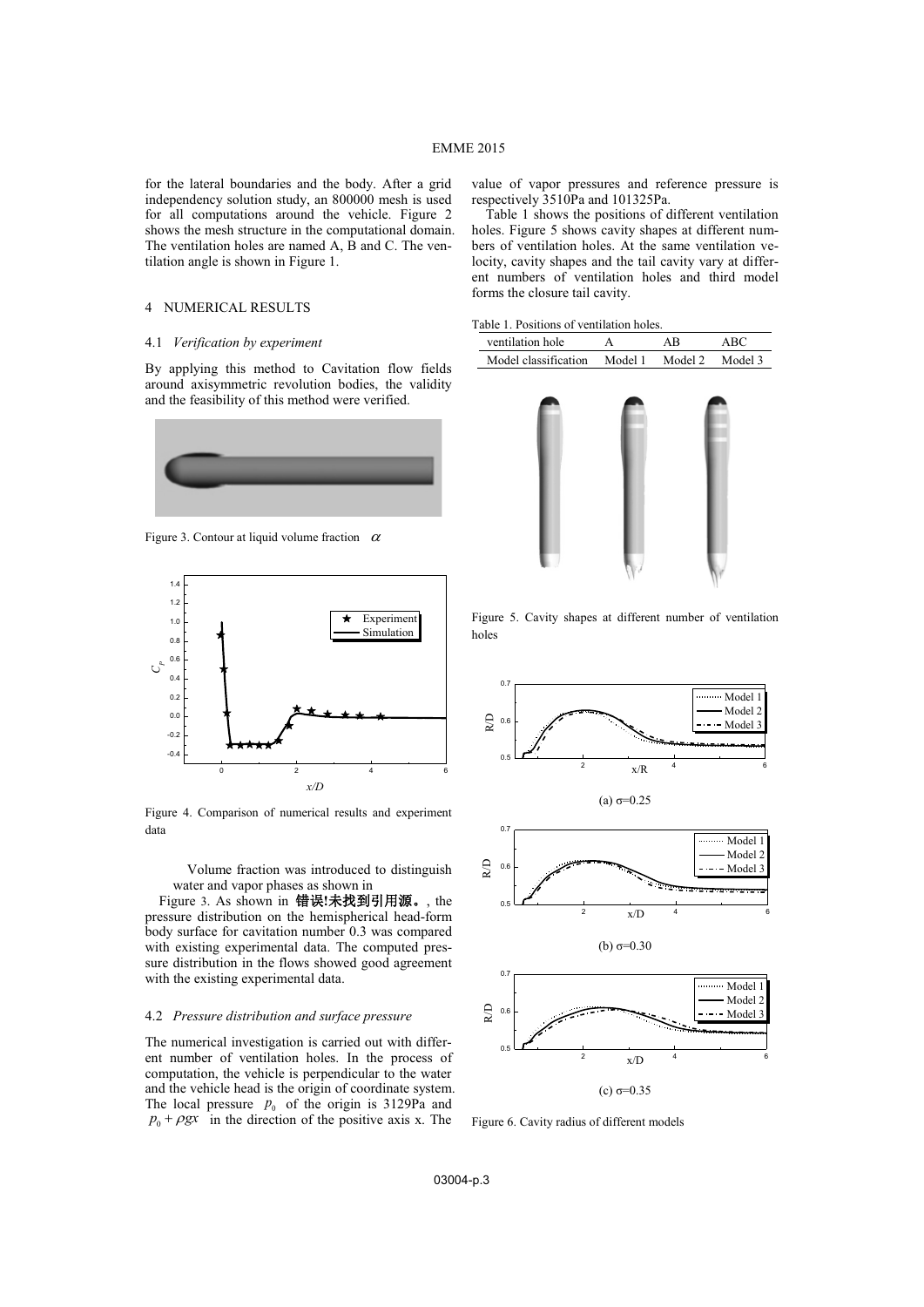Figure 6Figure 7 shows the numerical cavity radius of different models at the same cavitation number.

Model 1 has the maximum radius before  $x/D = 2$ and the minimum radius after  $x/D = 2$  as shown in Figure 6(a). The radius of different models has similar variation trend with different cavitation numbers.



Figure 7. Comparison of pressure contours in the case of different number of ventilation holes

Figure 7 shows the numerical surface pressure distributions at cavitation number 0.25. Figure 7(a) shows pressure contours of the natural cavitating flows. A comparison among these four contours concludes cavitation that can be controlled by ventilation. With the number of ventilation holes increasing, the pressure will be different.

Figure 8 shows the surface pressure coefficient of different models at the same cavitation number. Cp is the surface pressure coefficient. The increment of cavitation number is from 0.25 to 0.3, pressure peak is firstly found in model 1 at  $x/D = 0.75$ . Pressure peaks are found in model 2 and model 3 as the increasing cavitation number from 0.25 to 0.3 and the pressure peak of model 1 continues to become higher. At the same cavitation number, the pressure peaks of model 1 and model 3 are respectively the maximum and minimum.





Figure 8. Surface pressure coefficient of different model

## 4.3 *Analysis of drag force*

In this calculation, the drag coefficients of different models were analyzed and compared with other ventilation rate.



(a) Comparison of pressure force coefficient at different mass flow